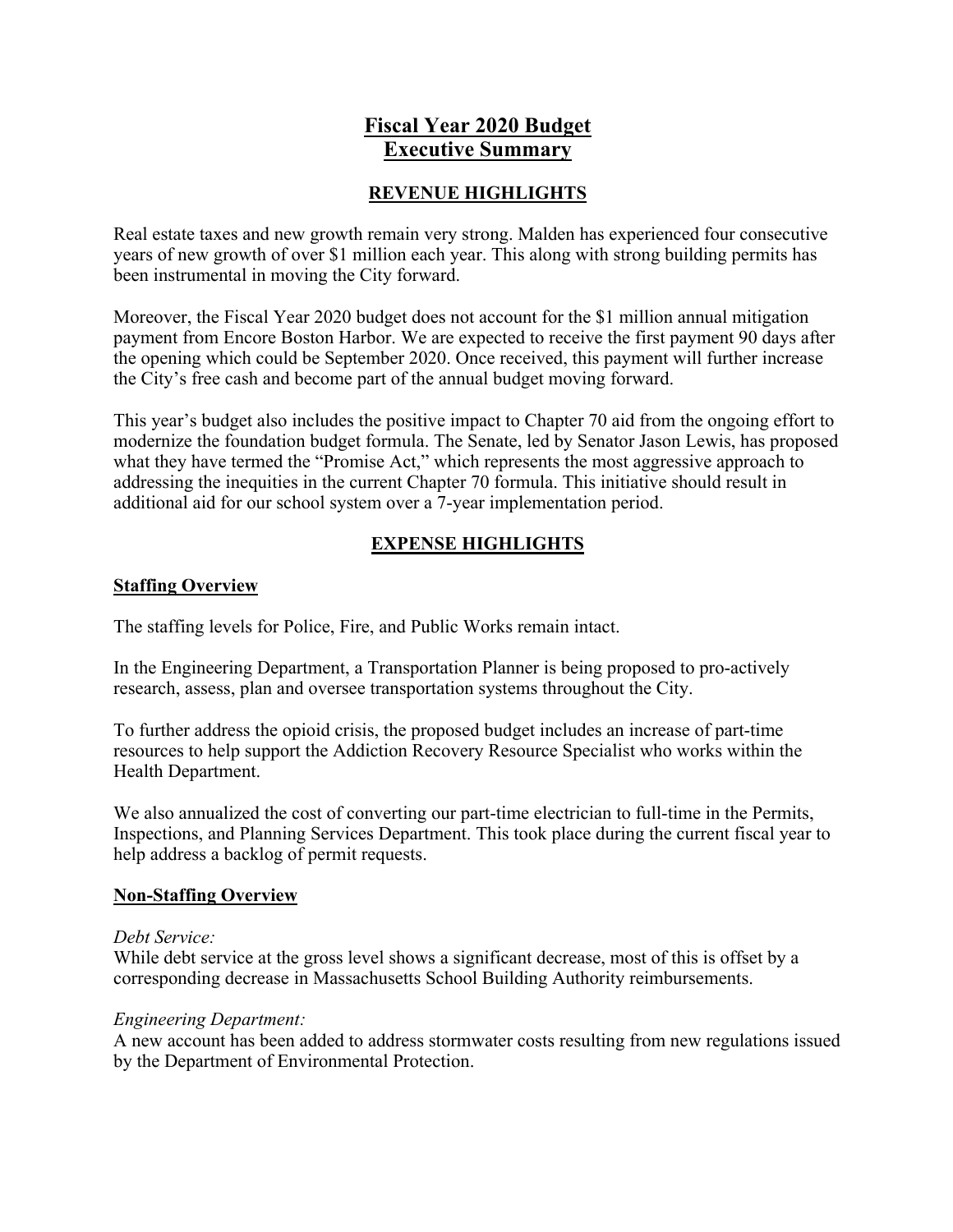#### *Health Insurance:*

With negotiated changes to the Health Insurance plans finalized in Fiscal Year 2018, we were once again able to continue to minimize the impact of this volatile expense.

#### *Library Department:*

Funding was added to Operating and Maintenance Costs to help us meet state certification requirements.

#### *School Department:*

The Fiscal Year 2020 School Department budget is \$74.2 million which represents an increase of nearly 4 percent. This increase of \$2.7 million will allow us to continue to meet Net School Spending as required by state law and allow for the hiring of 10 additional teachers in a concerted effort to reduce class size. It's worth mentioning that this proposal is made possible thanks to our State Delegation leading the way on increasing educational aid to our City. We hope this is the beginning of a sustained effort by the state to address the widening gap in our educational system. The Department's proposed Fiscal Year 2020 budget still requires review and vote of the School Committee.

#### *Snow and Ice Removal Costs:*

This unpredictable expense came in at \$600,000 which is slightly below our average cost at \$750,000 resulting in a benefit when crafting next year's budget.

#### *Charter School Sending Tuition:*

Last year's effort to eliminate some of the year-to-year uncertainty and reducing the annual tuition charge for students attending charter schools continues to bear positive results in this year's budget.

#### *Salary Reserve for Collective Bargaining Negotiations:*

We are once again setting aside funds to address any union contract that has yet to be settled as well as have funds to provide our non-union employees with a COLA in Fiscal Year 2020.

#### *Salary Reserve for Reclassifications:*

We once again are proposing to set aside funds for the purpose of potential salary reclassifications. Now that the City has completed its review of all employees in regard to the recently enacted Massachusetts Equal Pay Act, I have requested that Human Resources Director Anthony Chiccuarelli begin to address potential misclassifications of current employees.

#### *Information Technology*

Our current financial management software that houses several modules including accounts payable, budget, purchasing, treasury management and billing and collecting is being discontinued. This will result in the City having to convert to a new, state-of-the-art financial management software package. This is a very time consuming and costly conversion but is imperative to ensure the City has proper safeguards in place. Chuck Ranaghan and Anthony Rodrigues have been involved in preliminary discussions with vendors and I anticipate sending a proposal to the City Council in the fall to allow us to move forward with this important initiative.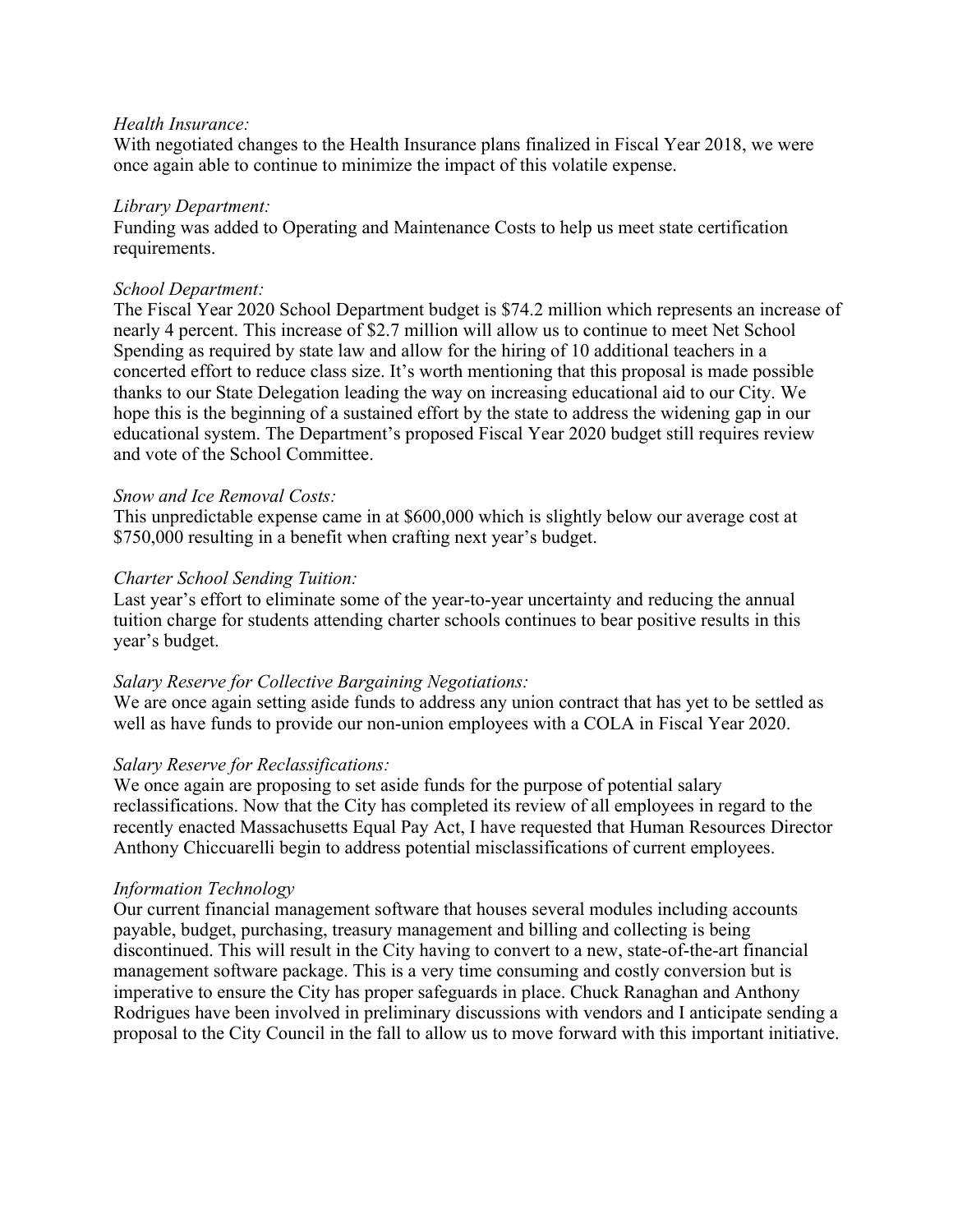#### *Water and Sewer Rates:*

Attached you will find the detail behind the water/sewer rates proposed for Fiscal Year 2020. These rates will be reviewed by the Public Works Commission prior to the start of the new fiscal year. The preliminary Massachusetts Water Resources Authority (MWRA) assessment will increase by approximately 2.7 percent. We also propose maintaining a Lead Line Replacement Program in the amount of \$750,000. This will continue to help us as we work toward replacing lead lines throughout the city and remain in compliance with the Massachusetts Department of Environmental Protection mandates.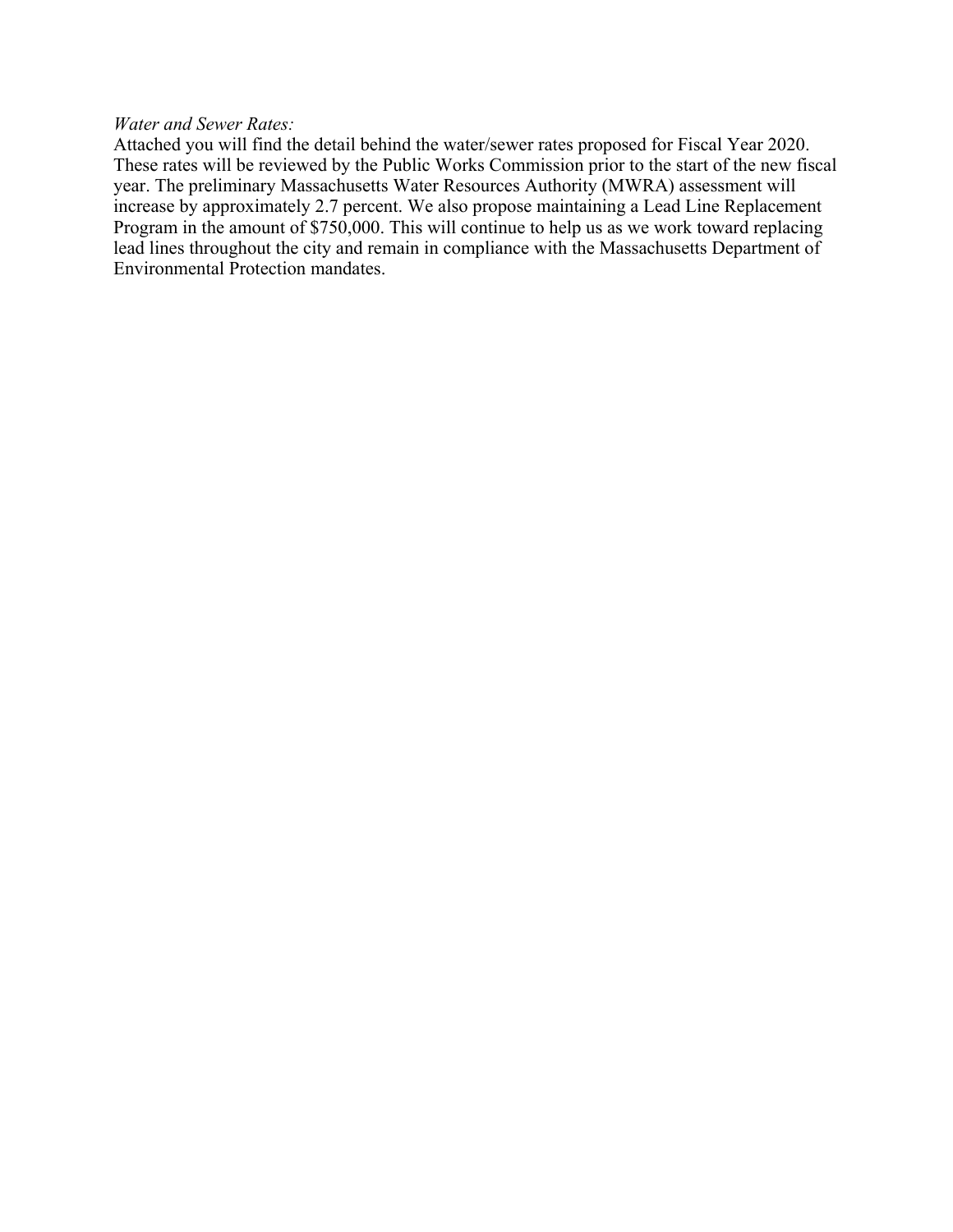| <b>CITY OF MALDEN WATERWORKS</b>               | <b>Current</b> | <b>Recommended</b> |  |
|------------------------------------------------|----------------|--------------------|--|
| <b>Current vs Proposed Rates &amp; Charges</b> | Rates          | Rates              |  |
| <b>Combined Water &amp; Sewer Division</b>     | <b>FY 2019</b> | <b>FY 2020</b>     |  |
|                                                | 3 Step         | 3 Step             |  |
| <b>Cubic Feet Included in Minimum Charge</b>   | Ω              | 0                  |  |
| <b>Minimum Charge</b>                          |                |                    |  |
| Up to 1"                                       | \$6.00         | \$6.00             |  |
| 11/2"                                          | \$25.00        | \$25.00            |  |
| 2"                                             | \$36.00        | \$36.00            |  |
| 3"                                             | \$65.00        | \$65.00            |  |
| 4"                                             | \$100.00       | \$100.00           |  |
| 6"                                             | \$192.00       | \$192.00           |  |
| <b>THREE STEP RATE</b>                         |                |                    |  |
| 1-800 CF<br>1st Step                           | \$10.15        | \$10.15            |  |
| 2nd Step 801-12,000 CF                         | \$21.06        | \$21.06            |  |
| 3rd Step Over 12,000 CF                        | \$26.26        | \$26.26            |  |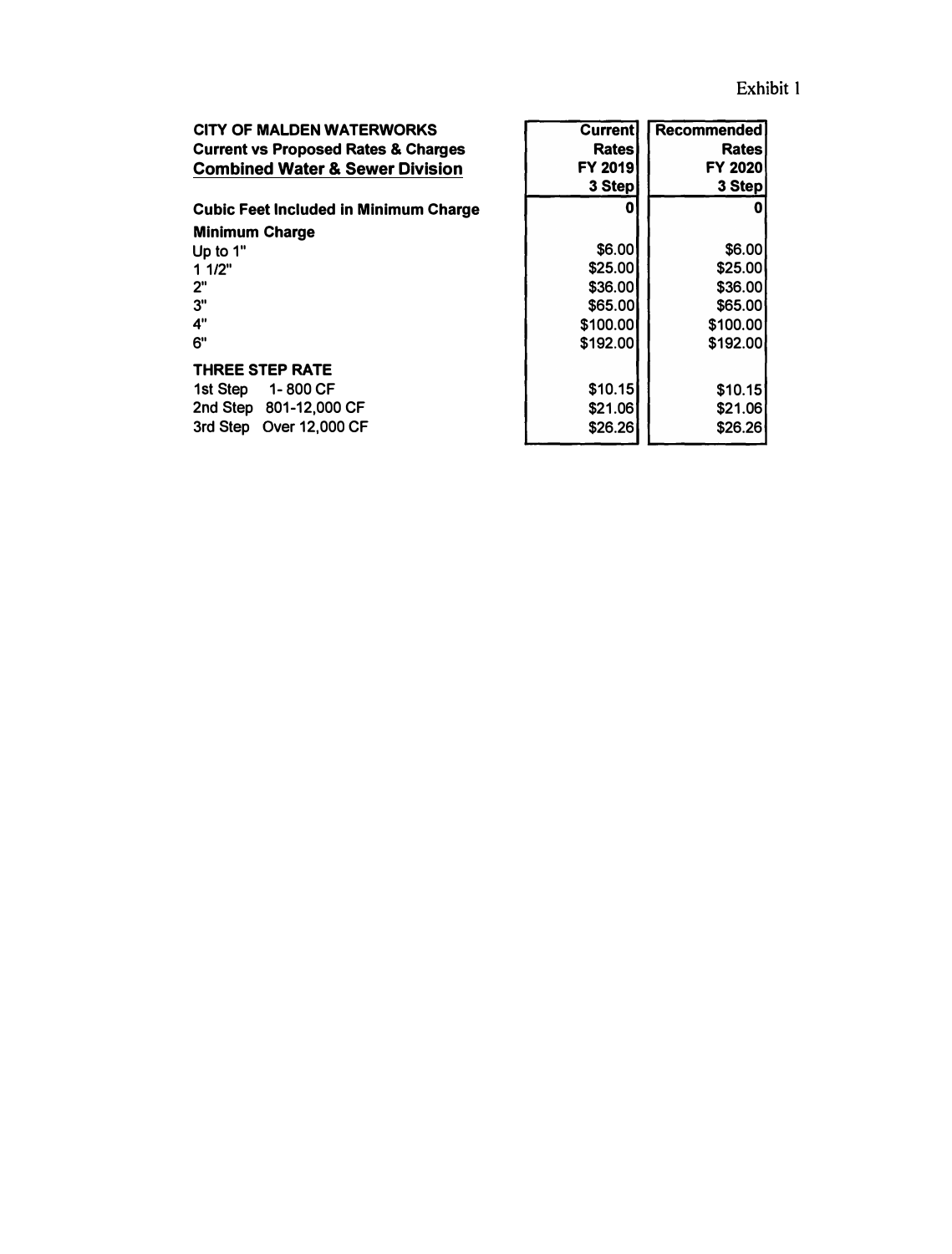# **CITY OF MALDEN WATERWORKS Current vs Proposed Rates & Charges**

 $\ddot{\phantom{a}}$ 

| <b>UTHER AS FROPOSED NATES &amp; URINGS</b>    |                |                    |  |
|------------------------------------------------|----------------|--------------------|--|
| <b>Water Division</b>                          | <b>Current</b> | <b>Recommended</b> |  |
|                                                | <b>Rates</b>   | <b>Rates</b>       |  |
|                                                | FY 2019        | <b>FY 2020</b>     |  |
|                                                | 3 Step         | 3 Step             |  |
| <b>Cubic Feet Included in Minimum Charge</b>   | 0              |                    |  |
| <b>Minimum Charge</b>                          |                |                    |  |
| Up to 1"                                       | \$3.00         | \$3.00             |  |
| 11/2"                                          | \$20.00        | \$20.00            |  |
| 2"                                             | \$30.00        | \$30.00            |  |
| 3"                                             | \$55.00        | \$55.00            |  |
| 4"                                             | \$85.00        | \$85.00            |  |
| 6"                                             | \$170.00       | \$170.00           |  |
| <b>THREE STEP RATE</b>                         |                |                    |  |
| 1st Step 1-800 CF                              | \$4.56         | \$4.56             |  |
| 2nd Step 801-12,000 CF                         | \$10.18        | \$10.18            |  |
| 3rd Step Over 12,000 CF                        | \$13.76        | \$13.76            |  |
| <b>Private Fire Protection - Annual Charge</b> |                |                    |  |
| 2"                                             | \$85.00        | \$85.00            |  |
| 3"                                             | \$170.00       | \$170.00           |  |
| 4"                                             | \$265.00       | \$265.00           |  |
| 6"                                             | \$530.00       | \$530.00           |  |
| 8"                                             | \$850.00       | \$850.00           |  |
| 10"                                            | \$1,225.00     | \$1,225.00         |  |

| <b>Sewer Division</b>                        | <b>Current</b> | <b>Recommended</b> |  |
|----------------------------------------------|----------------|--------------------|--|
|                                              | Rates          | Rates              |  |
|                                              | <b>FY 2019</b> | <b>FY 2020</b>     |  |
|                                              | 3 Step         | 3 Step             |  |
| <b>Cubic Feet Included in Minimum Charge</b> | 0              |                    |  |
| <b>Minimum Charge</b>                        |                |                    |  |
| Up to 1"                                     | \$3.00         | \$3.00             |  |
| 11/2"                                        | \$5.00         | \$5.00             |  |
| 2"                                           | \$6.00         | \$6.00             |  |
| 3"                                           | \$10.00        | \$10.00            |  |
| 4"                                           | \$15.00        | \$15.00            |  |
| 6"                                           | \$22.00        | \$22.00            |  |
| <b>THREE STEP RATE</b>                       |                |                    |  |
| 1-800 CF<br>1st Step                         | \$5.59         | \$5.59             |  |
| 2nd Step 801-12,000 CF                       | \$10.88        | \$10.88            |  |
| 3rd Step Over 12,000 CF                      | \$12.50        | \$12.50            |  |